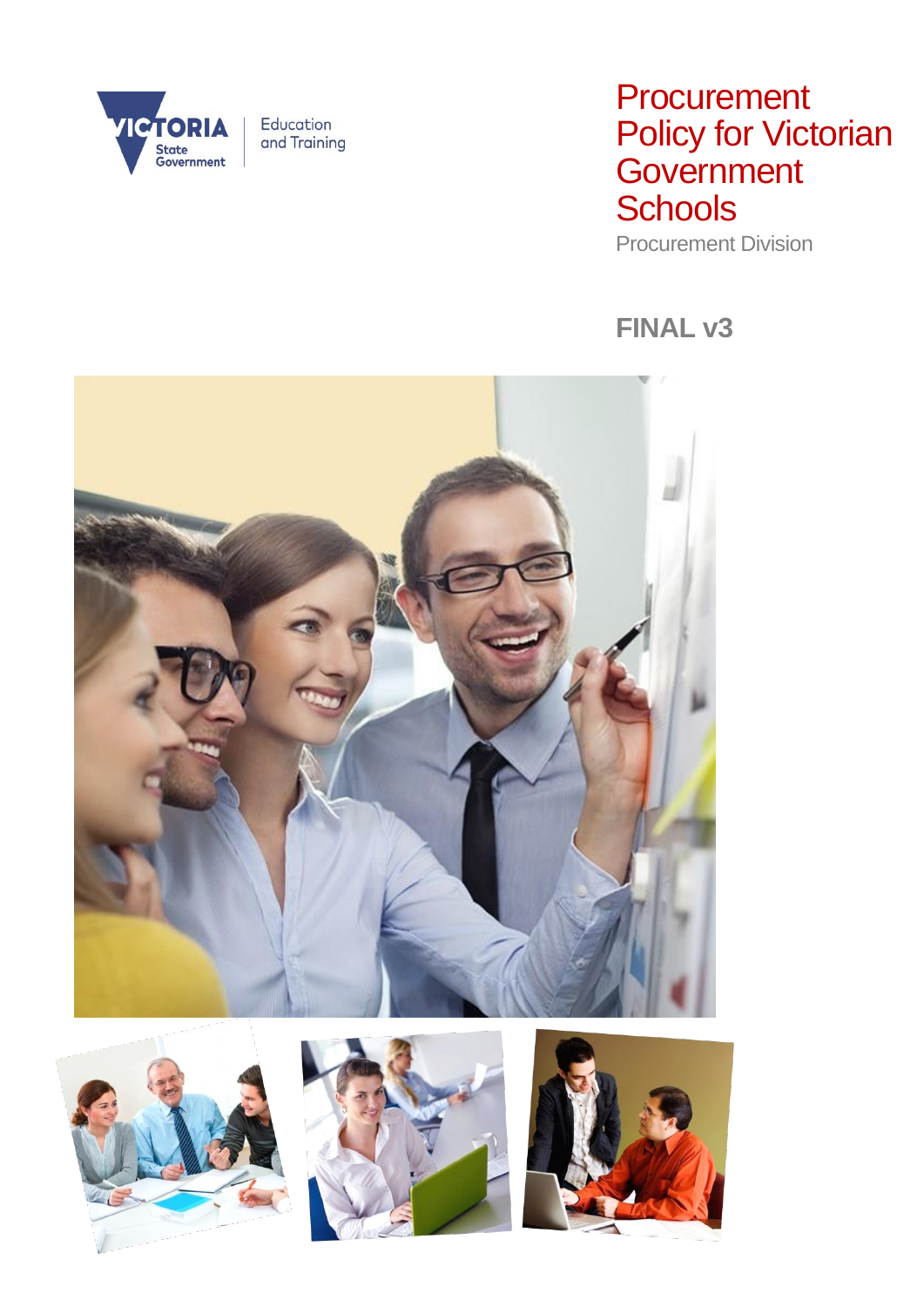**Published by the Communications Division for Procurement Division Department of Education and Training** Melbourne June 2020 – Version 3

©State of Victoria (Department of Education and Training) 2020

The copyright in this document is owned by the State of Victoria (Department of Education and Training), or in the case of some materials, by third parties (third party materials). No part may be reproduced by any process except in accordance with the provisions of the Copyright Act 1968, the National Education Access Licence for Schools (NEALS) (see below) or with permission.

An educational institution situated in Australia which is not conducted for profit, or a body responsible for administering such an institution may copy and communicate the materials, other than third party materials, for the educational purposes of the institution.

Authorised by the Department of Education and Training. 2 Treasury Place, East Melbourne, Victoria, 3002. This document is also available on the internet at <http://www.education.vic.gov.au/school/principals/finance/Pages/guidelines.aspx>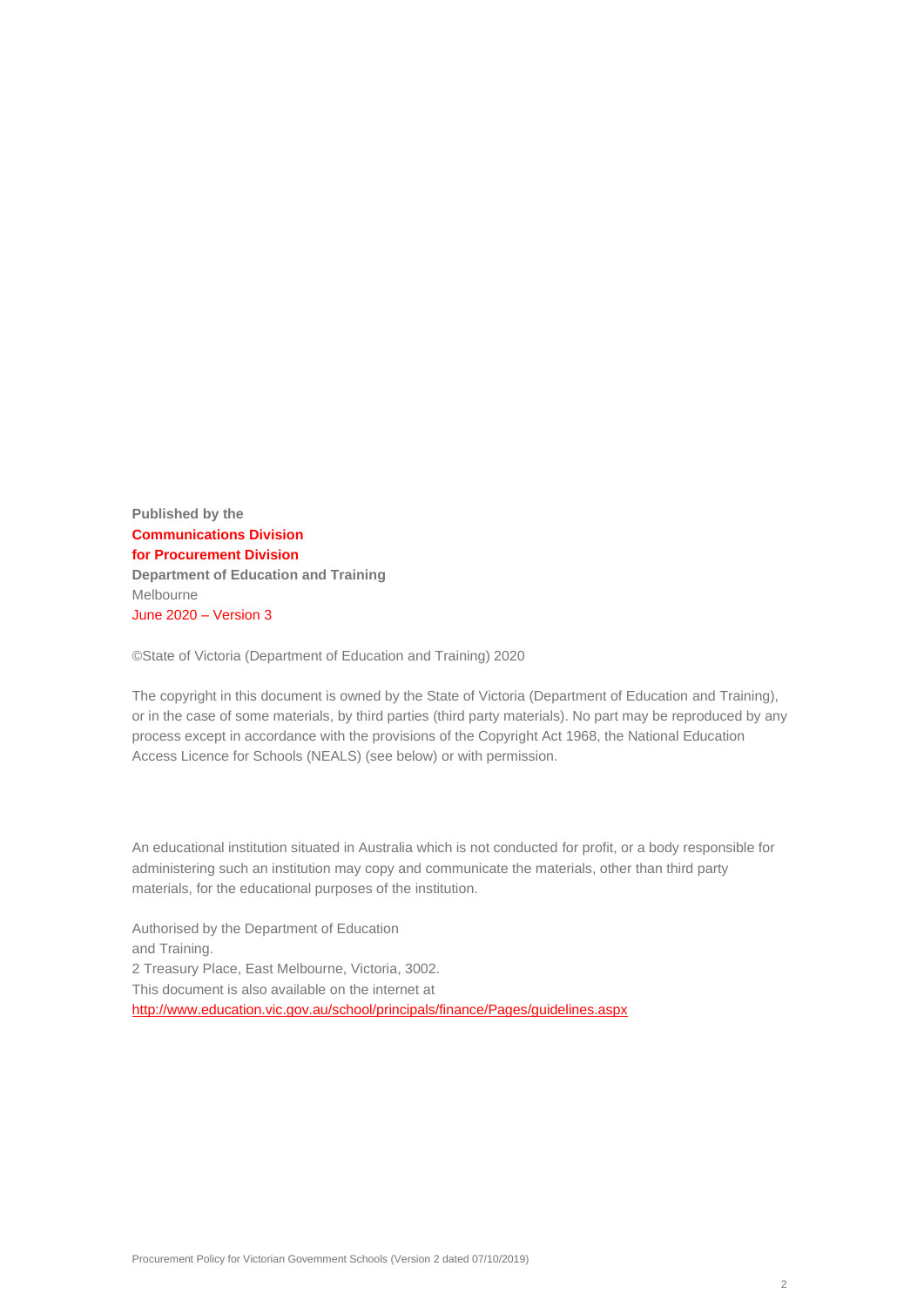| 1.               |  |
|------------------|--|
| 1.1              |  |
| 1.2              |  |
| 1.3              |  |
| 1.4              |  |
| 2.               |  |
| 2.1              |  |
| 2.2              |  |
| 2.3              |  |
| 2.4              |  |
| 3.               |  |
| 4.               |  |
| 4.1              |  |
| 5 <sub>1</sub>   |  |
| 6.               |  |
| $\overline{7}$ . |  |
| 8.               |  |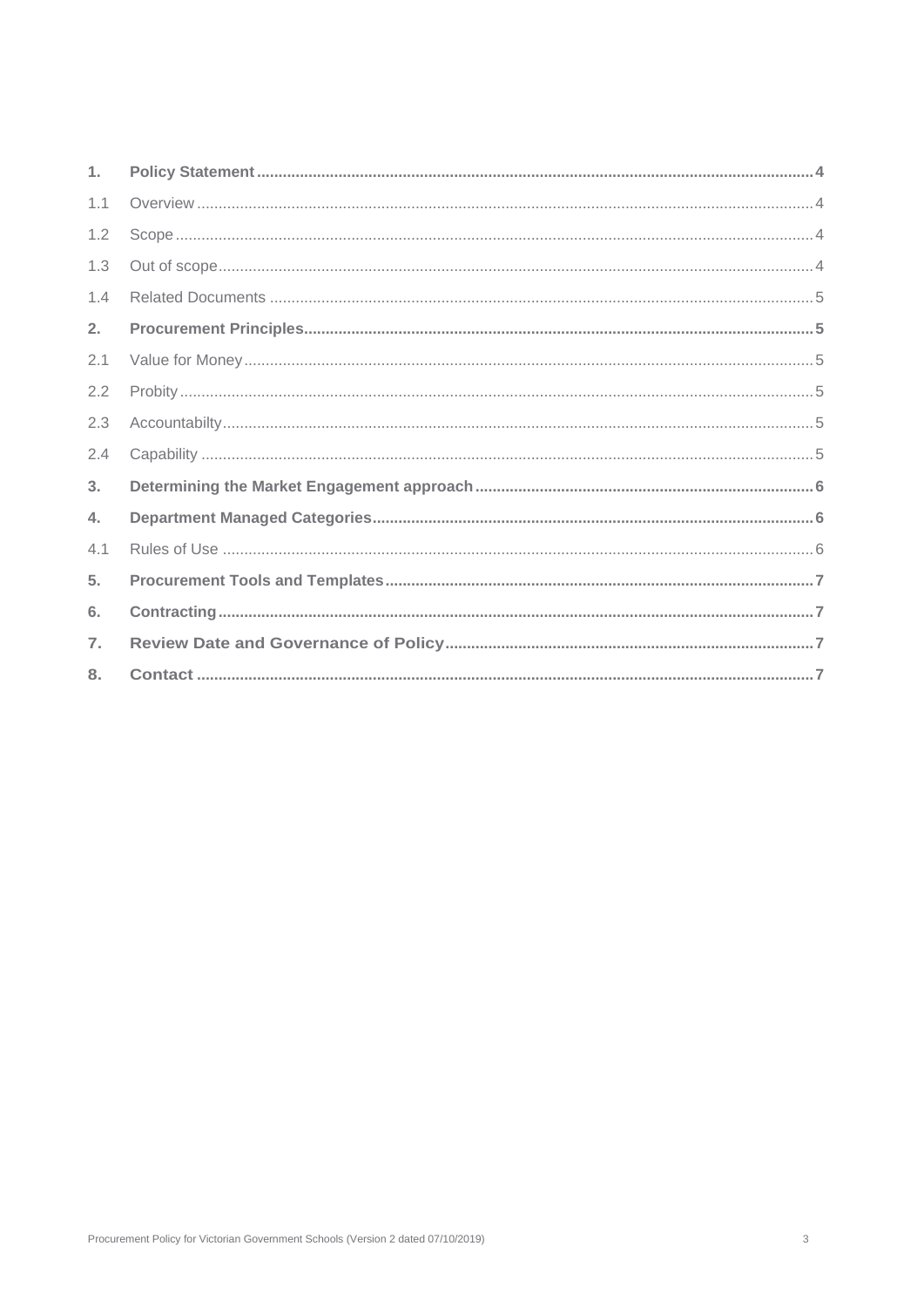## <span id="page-3-0"></span>1.Policy Statement

The people of Victoria expect the public sector to act with integrity, accountability, ethics and transparency in performing all aspects of its various roles. This extends to procurement undertaken by or on behalf of Victorian Government schools (collectively "Schools"). This Schools Procurement Policy (the "Policy") aligns with the principles of the Victorian Government Purchasing Board (VGPB) where applicable.

This Policy sets out the fundamental rules, behaviours and standards relating to procurement activities conducted by all persons for and on behalf of Schools.

### <span id="page-3-1"></span>1.1 Overview

The Policy has been developed by DET, in consultation with key stakeholders including Schools, to describe the requirements for all procurement activities carried out for or by Schools.

Procurement is the term used to describe the collective group of activities undertaken to obtain goods and / or services from third parties. The end to end procurement cycle extends from identifying the need for the goods and / or services through to contract management, as illustrated in the Standard Procurement Process in *Figure 1* below. Detailed guidance on how to complete each Source-to-Contract and Contract Management step is contained within the *Schools Procurement Procedure* (the "Procedure") document, which must be read in conjunction with this Policy.

#### **Figure 1: Standard Procurement Process**



This Policy must also be read in conjunction with the *Finance Manual for Victorian Government Schools* which sets out the Purchase-to-Pay requirements of Schools in relation to Step 5 of the Standard Procurement Process.

Depending on the type of goods and / or services being procured and the commercial arrangements in place, the level of detail and time required for each process step will vary, however the sequence of activities will remain unchanged. In some cases, such as when an established contract is in place between the school and a supplier, the school may make repeated purchases from this contract and therefore only the Purchase-to-Pay processes (Step 5) will need to be undertaken. In addition, contract and performance management will still need to be undertaken.

This Policy has been endorsed by the Department's Executive Board and (subject to the issuance of an appropriate Ministerial instrument) is mandatory for all Schools, including School Councils. This Policy takes precedence for Schools-based procurement activities; over any other policy, procedures, guidelines or materials.

### <span id="page-3-2"></span>1.2 Scope

This Policy applies to the procurement of all goods and / or services for all Schools, irrespective of value, unless otherwise stated.

#### <span id="page-3-3"></span>1.3 Out of scope

This Policy does not apply to the following areas of spend:

- Procurement of construction works that fall under the Project Development and Construction Management Act 1994.For information about construction procurement see Low-Value Construction Procurement Policy*;*
- Payments for or relating to the following: Payroll, Tax, Superannuation, Workers Compensation;
- Payments via grants, loans or sponsorship;

For the following areas of spend it is important to note that this policy must be followed in addition to the following other policies that apply:.

- Vehicles (including buses) Owned or Hired by a School
- **Travel**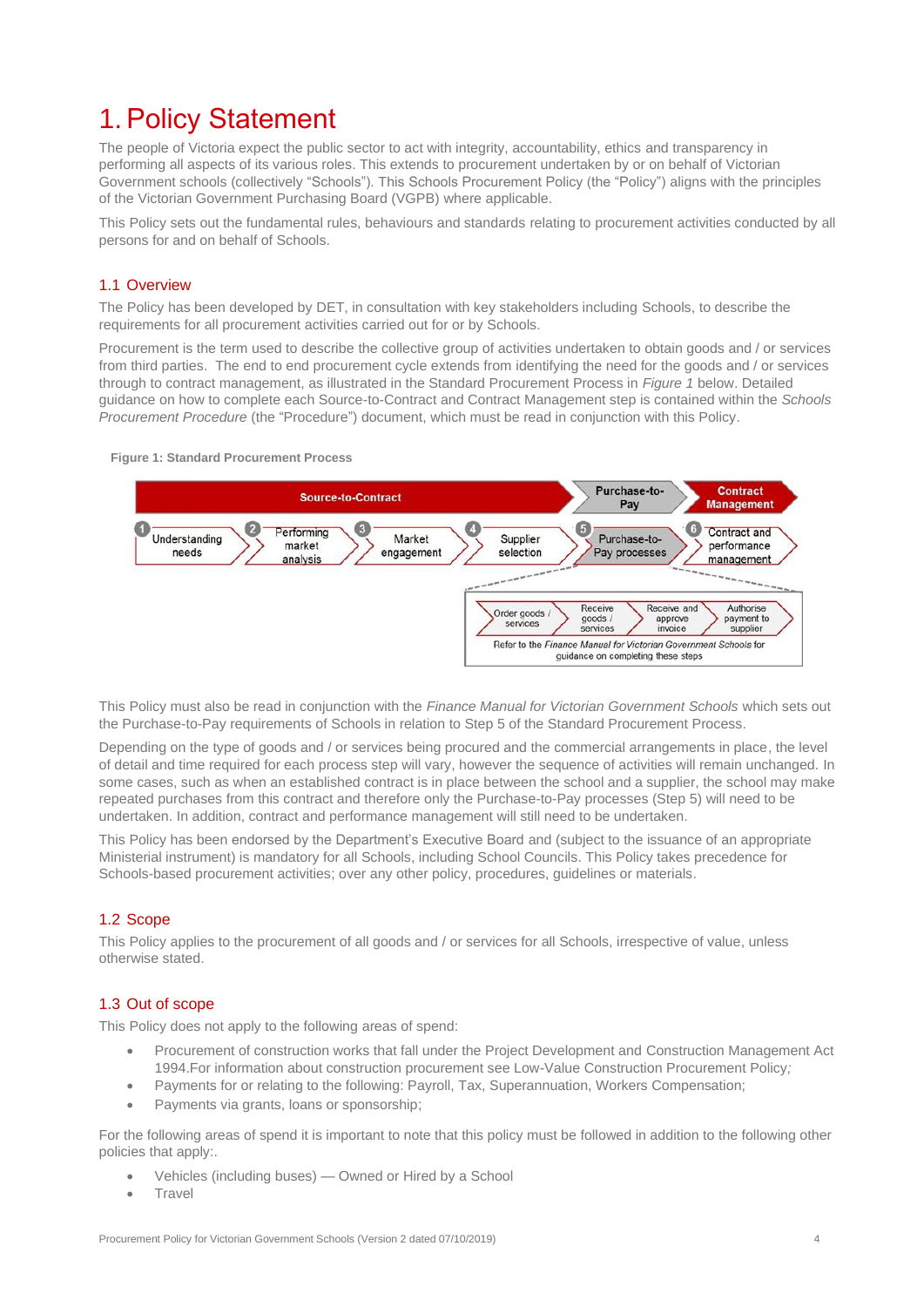• Mobile phones, laptops and other electronic devices — refer to: EduSTAR — ICT Services, Software and Advice for Schools

### <span id="page-4-0"></span>1.4 Related Documents

This document is to be read in conjunction with the following documents:

- *Schools Procurement Procedure* document;
- *Finance Manual for Victorian Government Schools*; and
- *School Policy Advisory Guide – Purchasing*.

### <span id="page-4-1"></span>2.Procurement Principles

All Schools procurement activity must be carried out in accordance with the key principles of:

- Value for money;
- Probity;
- Accountability; and
- Capability.

#### <span id="page-4-2"></span>2.1 Value for Money

Value for money is defined as the making of procurement-related decisions based on a range of financial and nonfinancial factors to ensure that the goods and / or services procured achieve the optimal outcomes by balancing cost, quality and the ability to meet the required specification/s. Value for money must be a demonstrable consideration in all procurement activities.

### <span id="page-4-3"></span>2.2 Probity

Maintaining the public's confidence in the procurement activities of Schools is essential. The adherence to high standards of integrity and impartiality are the necessary preconditions to achieve good probity standards. For example:

- Integrity through evidence-based decision making;
- Avoid any activities which impinge, or could reasonably be seen to impinge on impartiality;
- Conduct procurement activity in the best interests of the State, with consideration of ethical use of taxpayer money;
- Conduct procurement activity without prejudice or unjustified preference;
- Decline gifts, gratuities or any other benefits which may be seen to influence procurement-related decisions; and,
- Conduct procurement activities without favour for suppliers with whom there is a personal or familial relationship.

Where a conflict of interest arises, the person or persons involved must act to undertake all steps necessary to limit risk and correctly manage the conflict of interest in accordance with the *Conflict of Interest Policy* and *Conflict of Interest Framework*.

#### <span id="page-4-4"></span>2.3 Accountabilty

All Schools procurement activity must be carried out with the required level of accountability, as determined by the School Council. Only appropriately designated persons can procure goods and / or services and this procurement can occur only where the required approvals have been obtained. Refer to the *Finance Manual for Victorian Government Schools* for more information about approvals.

### <span id="page-4-5"></span>2.4 Capability

The school council and the principal as executive officer of the school council must delegate procurement activities to staff with appropriate capability, who must follow this policy and procedures. The Department will provide support for all school staff who need help in understanding requirements and following the policy and procedures.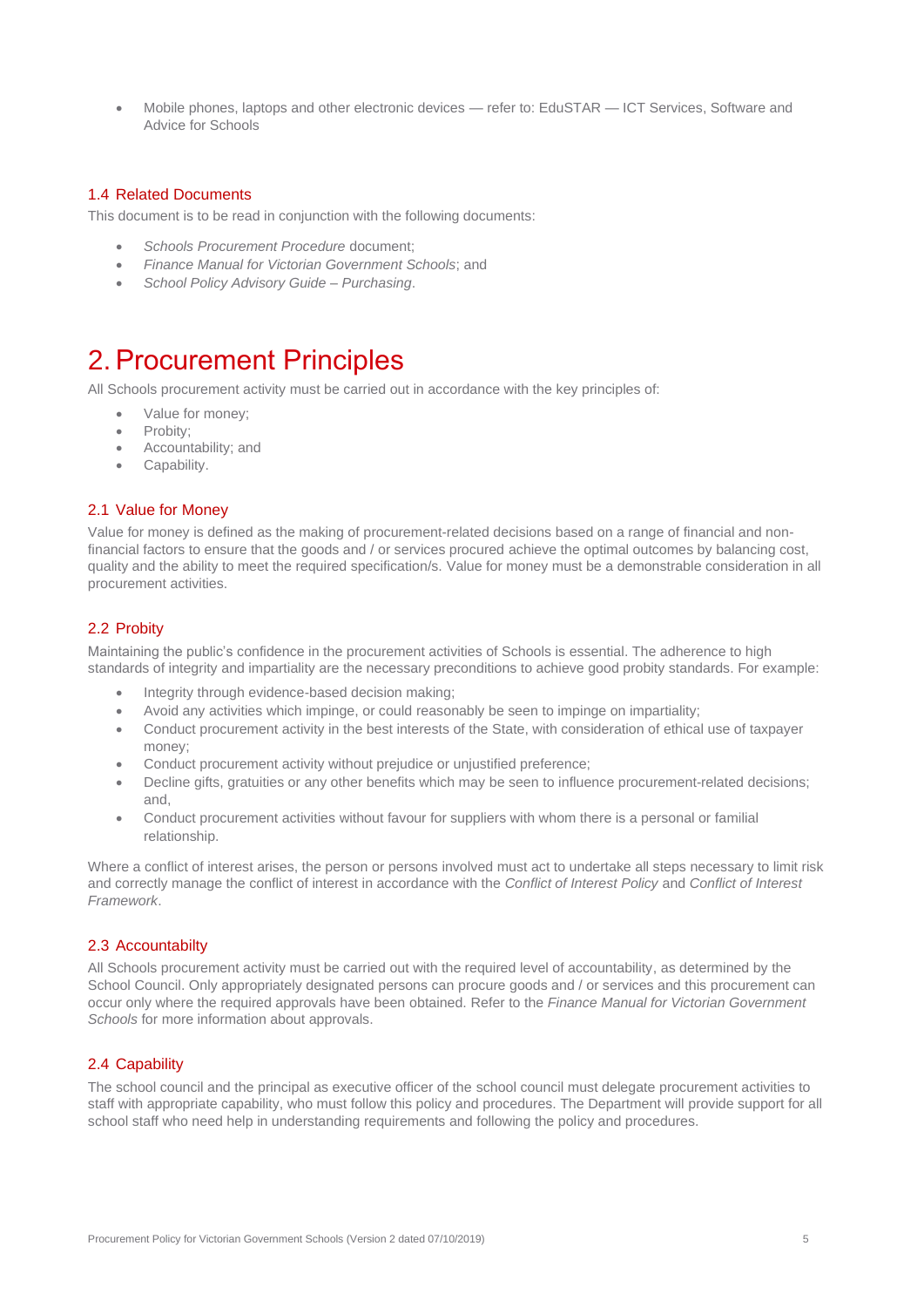## <span id="page-5-0"></span>3. Determining the Market Engagement approach

The procurement of more complex goods and / or services may require a higher degree of procurement expertise and a more detailed market engagement approach. Complexity can be determined via a number of drivers such as value, criticality to the school, and uniqueness of specifications. However in Schools the value of the procurement activity will be the primary indicator of its complexity - i.e. the greater the dollar value the more complex the procurement is likely to be.

Schools must refer to the procurement thresholds listed in the *Schools Procurement Procedure* document for the minimum acceptable approach to engage the market (i.e. the minimum number and type of quotes, public tender etc.) based on the estimated total value of the procurement activity.

Schools must contact the Schools Procurement Branch (SPB) when they are undertaking procurement activities that require a public tender and when an exemption is required. Schools are also encouraged to seek advice from the SPB if they have queries related to the Market Engagement approach.

Any documents used when undertaking Source-to-Contract or Contract Management activities must be retained by the school to provide evidence that the procurement process was conducted in line with this Policy. Staff must also comply with their record keeping obligations under the *Public Records Act (1973)* when undertaking procurement activities.

## <span id="page-5-1"></span>4. Department Managed Categories

The SPB's role is to provide guidance and support to Schools when undertaking procurement activities.

The SPB is responsible for conducting Source-to-Contract and Contract Management for certain categories of spend, known as "Department-managed categories". A current list of Department-managed categories has been developed in consultation with Schools, and is detailed on the Schools Procurement Portal.

All procurement activities outside of Department-managed categories will be the responsibility of Schools.

Figure 2 below summarises the accountabilities of the SPB and Schools when procuring goods and / or services from each type of category. While consultation between Schools and the SPB may be required at each step, the SPB is available to assist Schools throughout each step of the procurement process.

|                        |                                                           |                | <b>Department-</b><br>managed categories |                | All other categories |  |
|------------------------|-----------------------------------------------------------|----------------|------------------------------------------|----------------|----------------------|--|
|                        | <b>Procurement Process Step</b>                           | <b>Schools</b> | <b>SPB</b>                               | <b>Schools</b> | <b>SPB</b>           |  |
|                        | Understanding needs                                       | √              | ✓                                        |                |                      |  |
| Source-to-             | Performing market analysis<br>$\overline{2}$              |                | √                                        | ✓              |                      |  |
| Contract               | Market engagement<br>R                                    |                | ✓                                        | ✓              |                      |  |
|                        | Supplier selection                                        |                | $\checkmark$                             | √              |                      |  |
| Purchase-to-<br>Pay    | 6<br>Purchase-to-Pay processes                            |                |                                          |                |                      |  |
| Contract<br>Management | Contract and performance<br>$6\phantom{.}6$<br>management |                | $\checkmark$                             | ✓              |                      |  |

#### **Figure 2: Procurement accountabilities for category of spend**

#### <span id="page-5-2"></span>4.1 Rules of Use

Rules of Use are documents established to provide guidance for users in their interaction with specific commercial arrangements. Upon completion of a Department-level procurement activity, the Rules of Use will be available on the Procurement Portal.

Exemption processes are detailed in the Rules of Use documents. Unless otherwise specified, a school is required to seek an exemption from the SPB if it wishes to purchase outside the contractual arrangements established for the Department-managed category. Criteria for exemption may include:

- 1. There is a *material difference* between the requirements of the school and the goods and / or services that the pre-selected suppliers can provide; OR
- 2. There is a *reasonable expectation* that the school should purchase from a non-pre-selected supplier in favour of local suppliers.